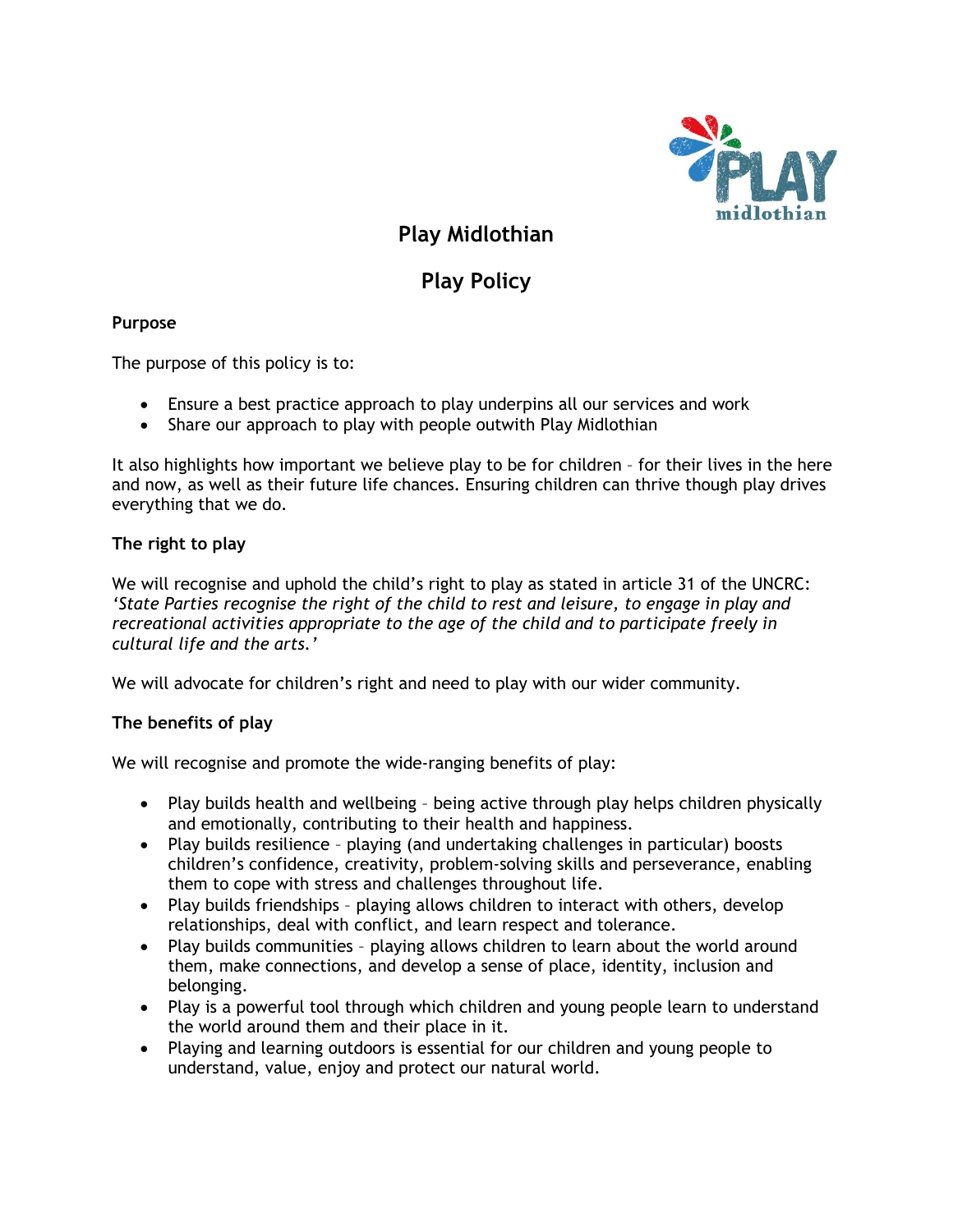## **The play process**

Self-directed play will remain our focus throughout our services, whether open to all or accessed by referral to meet particular needs.

*'Play encompasses children's behaviour which is freely chosen, personally directed and intrinsically motivated. It is performed for no external goal or reward, and is a fundamental and integral part of healthy development – not only for individual children but also for the society in which they live'* (Play Strategy for Scotland: Our Vision, 2013)

We see the attributes of play as being:

- Freely chosen by the child done in their own way for their own reasons
- Personally directed by the child following the child's own interests
- Intrinsically motivated children are naturally driven to play

This means something different to providing a choice of activities. It means that children can take play in whatever direction they wish from start to finish. That can involve blending or changing play types in quick succession, picking up then discarding resources, making up rules then changing them, and creating something then breaking it up. We will value however children play, even where it is hard for an observer to recognise a purpose or benefit.

We recognise that self-directed play has unique benefits that can't be obtained from organised activities, gained because of this freedom, flexibility and focus on process rather than end result.

Playful activities that adults facilitate and are not entirely self-directed can also form part of our offer to children, where judged a helpful support to children, for example as a springboard into new types of play or to support group dynamics. These are designed to offer as much choice, flexibility and fun as possible.

Some of our services work with parents/carers to enable them to support play, and in doing so we start from wherever a family is at with play. This may also mean playful activities at times. The goal will always be to jointly create a path to self-directed play, to the extent possible.

We will be clear with ourselves about when a playful activity is our intent and why, and will not let that facilitation style crossover into children's self-directed play.

## **Our role during play**

'The role of the playworker is to support all children and young people in the creation of a space in which they can play…Playworkers choose an intervention style that enables children and young people to extend their play. All playworker interventions must balance risk with the developmental benefit and wellbeing of children.' (From the Playwork Principles: https://www.playscotland.org/play/playful-learning/information-on-playwork)

Our approach to play is that of the playwork profession, underpinned by the Playwork Principles. We do not require our play team to have playwork qualifications specifically, but do require participation in team reflection, training and other learning opportunities to ensure everyone is up-to-date with best practice in playwork.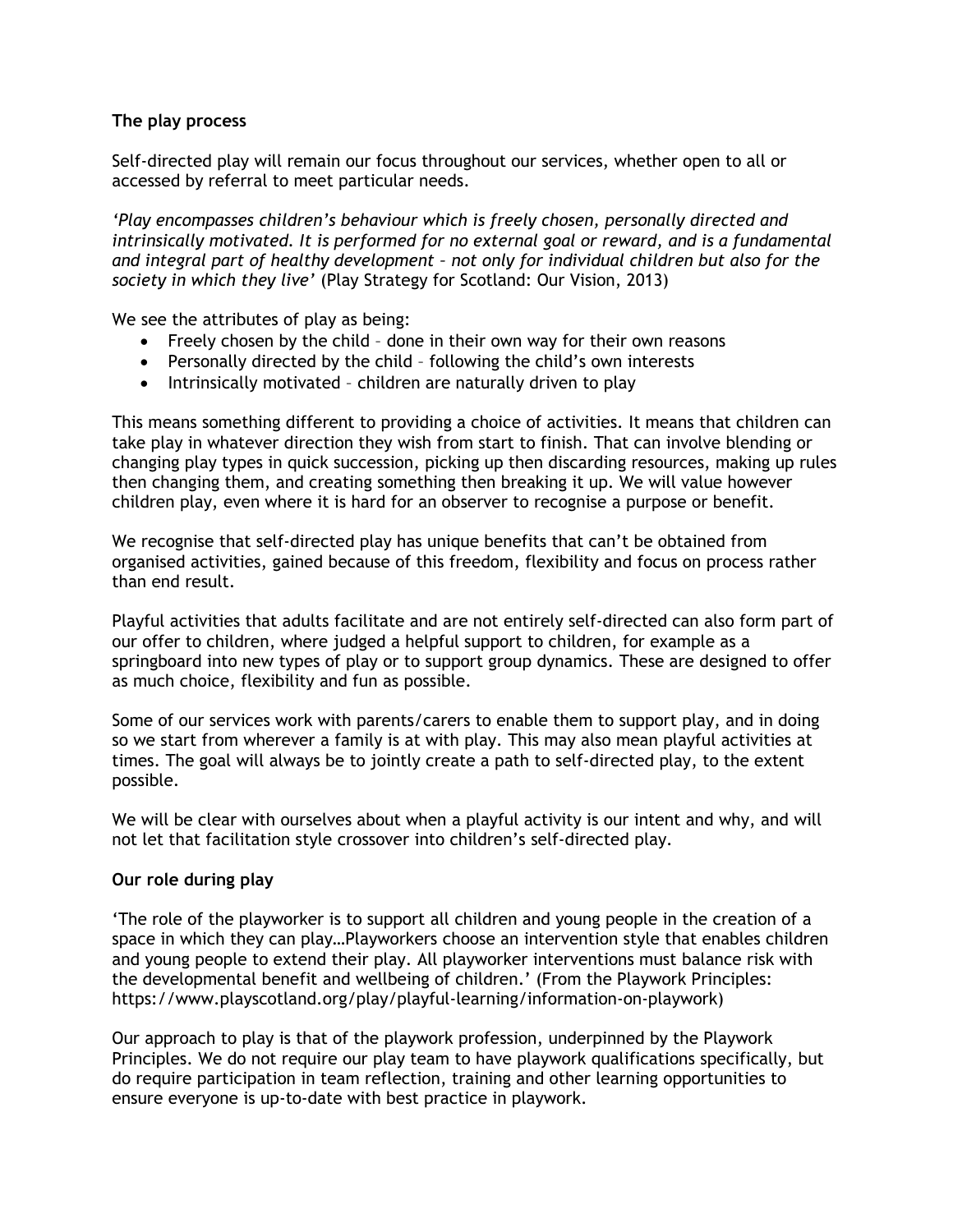When staff are present when children play, the main goal is to facilitate play. Our play team will fully support the play process as it unfolds, and not unnecessarily restrict or influence how children play. We will respond enthusiastically to children's invitations to play, without taking over the content or direction of their play. We will choose an intervention style that helps the children's 'play frame' to continue.

We recognise that children have more going on in their lives than play and therefore at times the play team will assist with other needs children have, for example listening to their concerns, helping them to manage their emotions, or letting them know about other services that might benefit them.

This will be underpinned by building effective relationships, and the team engage in an ongoing process of adapting to children's changing strengths and needs.

The opinions, feelings and wishes of children are fundamental to the design of our play services. Through the play process we will observe and listen to the ideas of children, and enable them to take the lead, with our role being to provide resources and support so that children can develop their play. We will also formally engage with children to develop and improve our services, using a range of evaluation tools.

## **Play opportunities**

When planning our play environments, resources and support, we will aim to:

- Enable children to explore as many of the play types as possible
- Create as varied, flexible and enriching an environment as possible, whether natural or built, indoors or outdoors

(See for example https://www.playscotland.org/wp-content/uploads/Play-Scotland-Play-Types-Tooolkit-bringing-more-play-into-the-school-day.pdf)

We will create regular opportunities to explore: natural elements (water, air, earth and fire); materials that can be manipulated; identity; challenge in relation to the physical environment; movement; sensory experiences; concepts; social interactions, and; a range of emotions.

We aim to offer as varied an environment as practicable, within each session and over time.

We will particularly focus on loose parts – ambiguous materials that do not have a set purpose - and these should be present at the majority of our play sessions. These are usually larger items such as planks of wood, crates, guttering, etc but can also be smaller items such as leaves, shells, pegs, bobbins, etc.

'Loose parts are about real world learning for all children and young people. The process of introducing them and of playing with them involves collaboration, sharing thinking, problem-solving and decision-making." (https://www.playscotland.org/loose-parts-playtoolkit)

We do not usually provide conventional toys, as these are not as flexible. Where we do provide such items, the purpose and quality of these will be carefully considered, with a preference for natural materials over plastic whenever possible (including for environmental